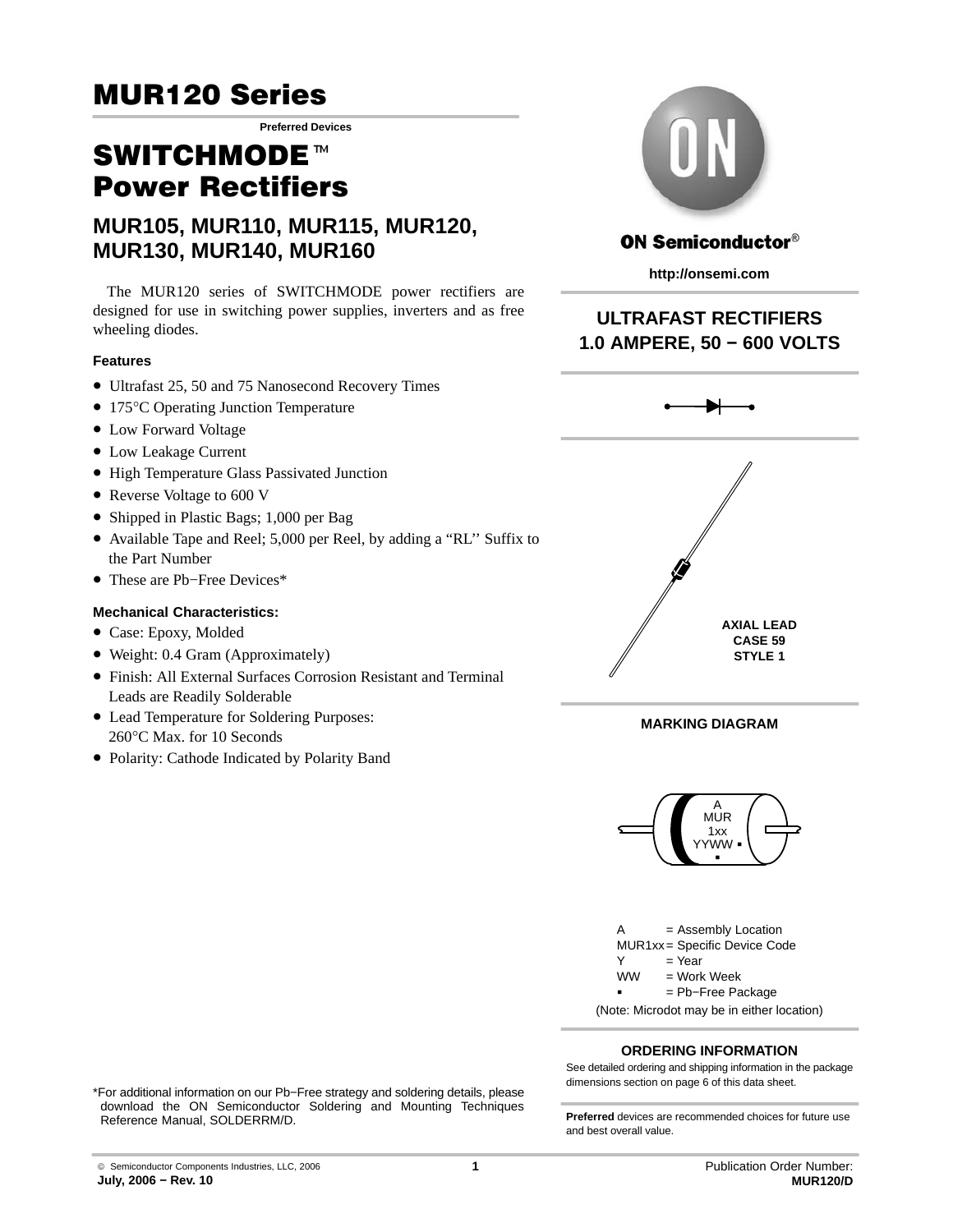#### **MAXIMUM RATINGS**

|                                                                                                                |                                                        | <b>MUR</b>                                                                         |     |     |     |     |     |     |      |
|----------------------------------------------------------------------------------------------------------------|--------------------------------------------------------|------------------------------------------------------------------------------------|-----|-----|-----|-----|-----|-----|------|
| Rating                                                                                                         | Symbol                                                 | 105                                                                                | 110 | 115 | 120 | 130 | 140 | 160 | Unit |
| Peak Repetitive Reverse Voltage<br>Working Peak Reverse Voltage<br>DC Blocking Voltage                         | <b>V</b> <sub>RRM</sub><br>V <sub>RWM</sub><br>$V_{R}$ | 50                                                                                 | 100 | 150 | 200 | 300 | 400 | 600 | V    |
| Average Rectified Forward Current<br>(Square Wave Mounting Method #3 Per Note 2)                               | IF(AV)                                                 | 1.0 $\circledR$ T <sub>A</sub> = 120 °C<br>1.0 $\circledR$ T <sub>A</sub> = 130 °C |     |     |     | A   |     |     |      |
| Nonrepetitive Peak Surge Current<br>(Surge applied at rated load conditions, halfwave,<br>single phase, 60 Hz) | <b>IFSM</b>                                            | 35                                                                                 |     |     |     | A   |     |     |      |
| Operating Junction Temperature and Storage Temperature                                                         | $T_{\sf J},\, T_{\sf stg}$                             | $-65$ to $+175$                                                                    |     |     |     | °C  |     |     |      |

Stresses exceeding Maximum Ratings may damage the device. Maximum Ratings are stress ratings only. Functional operation above the Recommended Operating Conditions is not implied. Extended exposure to stresses above the Recommended Operating Conditions may affect device reliability.

#### **THERMAL CHARACTERISTICS**

| <b>Characterisic</b>                            | Symbol          | Max    | Unit          |  |  |  |  |
|-------------------------------------------------|-----------------|--------|---------------|--|--|--|--|
| Maximum Thermal Resistance, Junction-to-Ambient | $R_{\theta,JA}$ | Note 2 | $\degree$ C/W |  |  |  |  |
| <b>ELECTRICAL CHARACTERISTICS</b>               |                 |        |               |  |  |  |  |

| Maximum Instantaneous Forward Voltage (Note 1)<br>$(i_F = 1.0$ Amp, T <sub>J</sub> = 150 <sup>o</sup> C)<br>$(i_F = 1.0$ Amp, $T_J = 25^{\circ}C$ | VF              | 0.710<br>0.875 | 1.05<br>1.25 |    |
|---------------------------------------------------------------------------------------------------------------------------------------------------|-----------------|----------------|--------------|----|
| Maximum Instantaneous Reverse Current (Note 1)<br>(Rated DC Voltage, $T_{\rm J}$ = 150°C)<br>(Rated DC Voltage, $T_1 = 25^{\circ}C$ )             | <sup>I</sup> R  | 50<br>2.0      | 150<br>5.0   | μA |
| Maximum Reverse Recovery Time<br>$(I_F = 1.0 A, \text{di/dt} = 50 A/ \mu s)$<br>$(I_F = 0.5 A, i_R = 1.0 A, I_{RFC} = 0.25 A)$                    | t <sub>rr</sub> | 35<br>25       | 75<br>50     | ns |
| Maximum Forward Recovery Time<br>$(I_F = 1.0 A, \text{ di/dt} = 100 A/\mu s, I_{RFC}$ to 1.0 V)                                                   | t <sub>fr</sub> | 25             | 50           | ns |

1. Pulse Test: Pulse Width =  $300 \mu s$ , Duty Cycle  $\leq 2.0\%$ .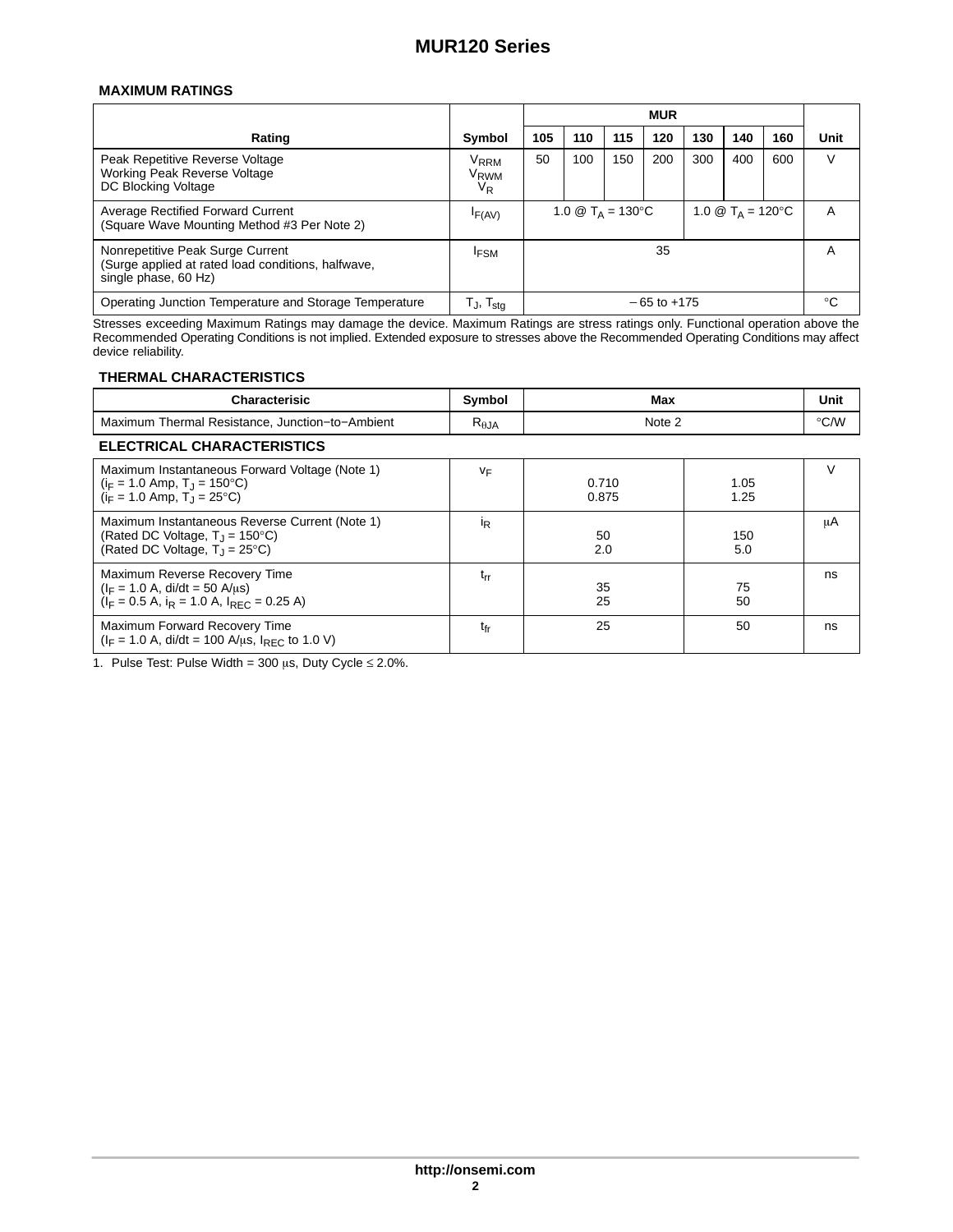## **MUR105, MUR110, MUR115, MUR120**

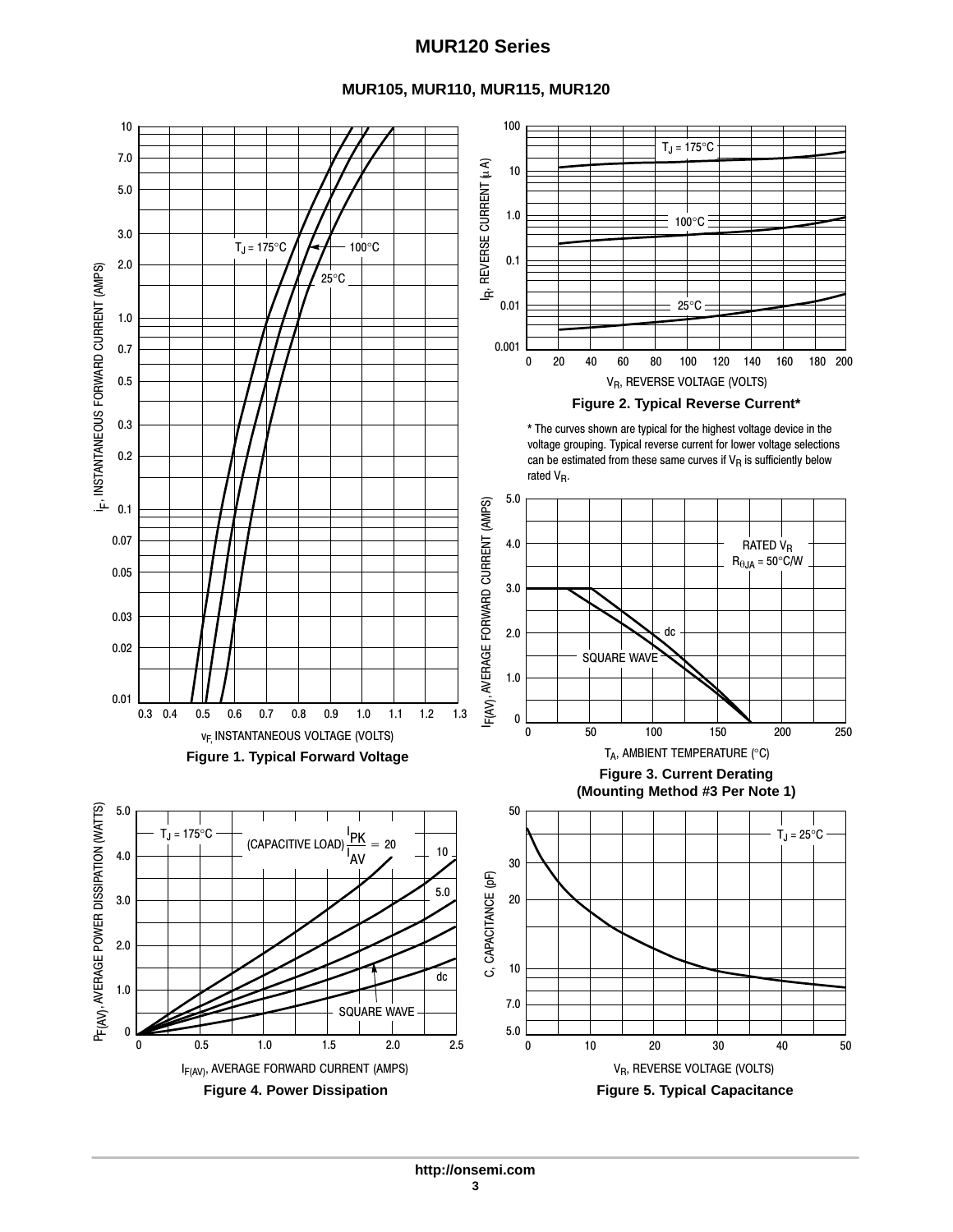### **MUR130, MUR140, MUR160**

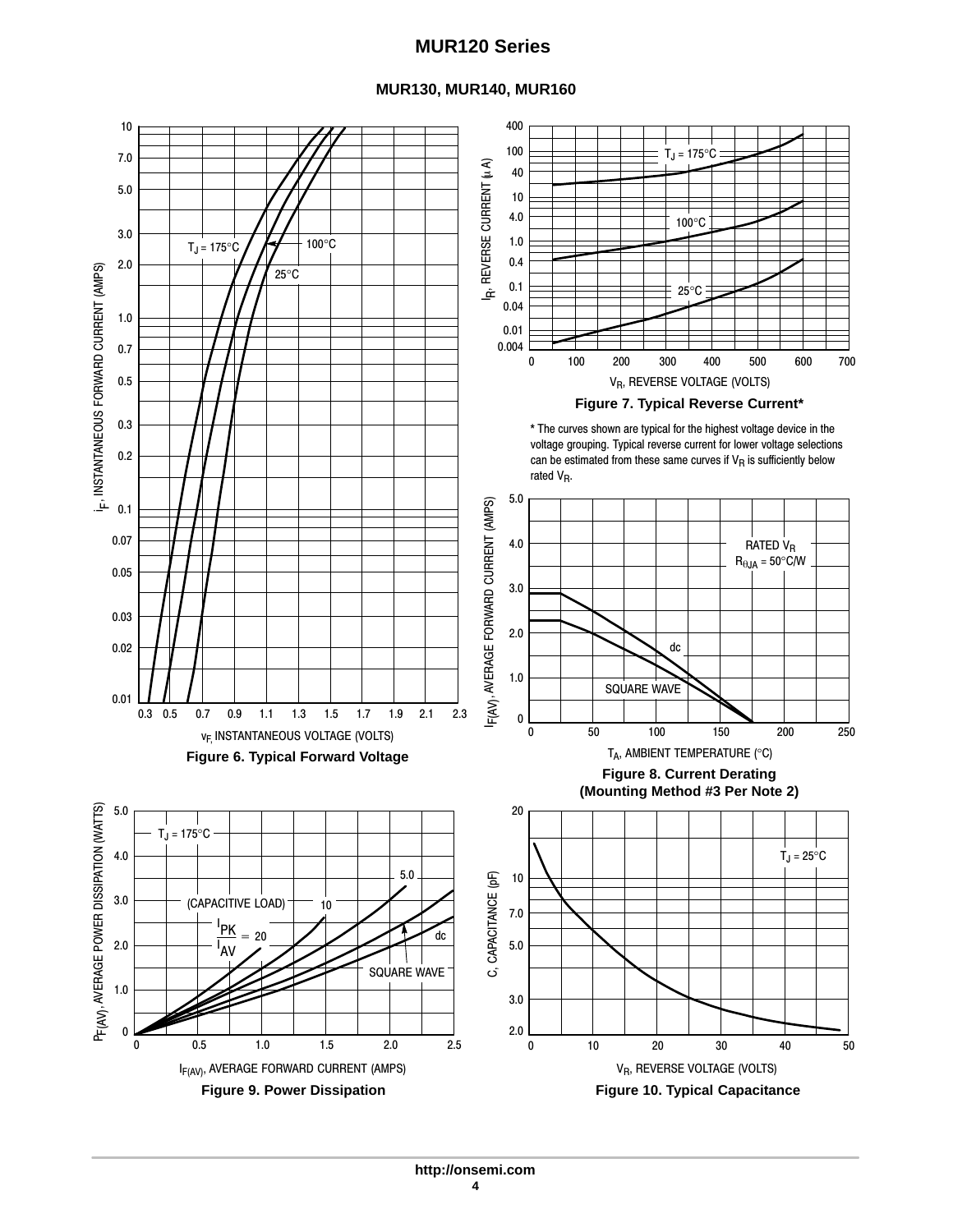### **NOTE 2. — AMBIENT MOUNTING DATA**

Data shown for thermal resistance, junction−to−ambient  $(R<sub>0JA</sub>)$  for the mountings shown is to be used as typical guideline values for preliminary engineering or in case the tie point temperature cannot be measured.

## Mounting **Lead Length, L**<br>Method 1/8 1/4 1/2 Method 1/8 1/4 1/2 Units 1 2 3 52  $R_{\theta$ JA 67 65 72 80 87 50  $\overline{C/W}$  $\mathrm{^{\circ}C}/\mathrm{W}$  $^{\circ}$ C/W **TYPICAL VALUES FOR R**-**JA IN STILL AIR MOUNTING METHOD 1 MOUNTING METHOD 2 MOUNTING METHOD 3** ÉÉÉÉÉÉÉÉÉÉÉ ÉÉÉÉÉÉÉÉÉÉÉ L─<del>►</del> H─L ELÉ VIIIIIIIIIIIIII ÉÉÉÉÉÉÉÉÉÉÉÉ **Vector Pin Mounting L**  $\rightarrow$  **L**  $\lceil \begin{array}{c} \begin{array}{c} \end{array} \begin{array}{c} \end{array} \rceil \end{array}$  **L** = 3/8<sup>"</sup> É L'Albanya di Kabupatén Kabupatén Kabupatén Kabupatén Kabupatén Kabupatén Kabupatén Kabupatén Kabupatén Kabupa

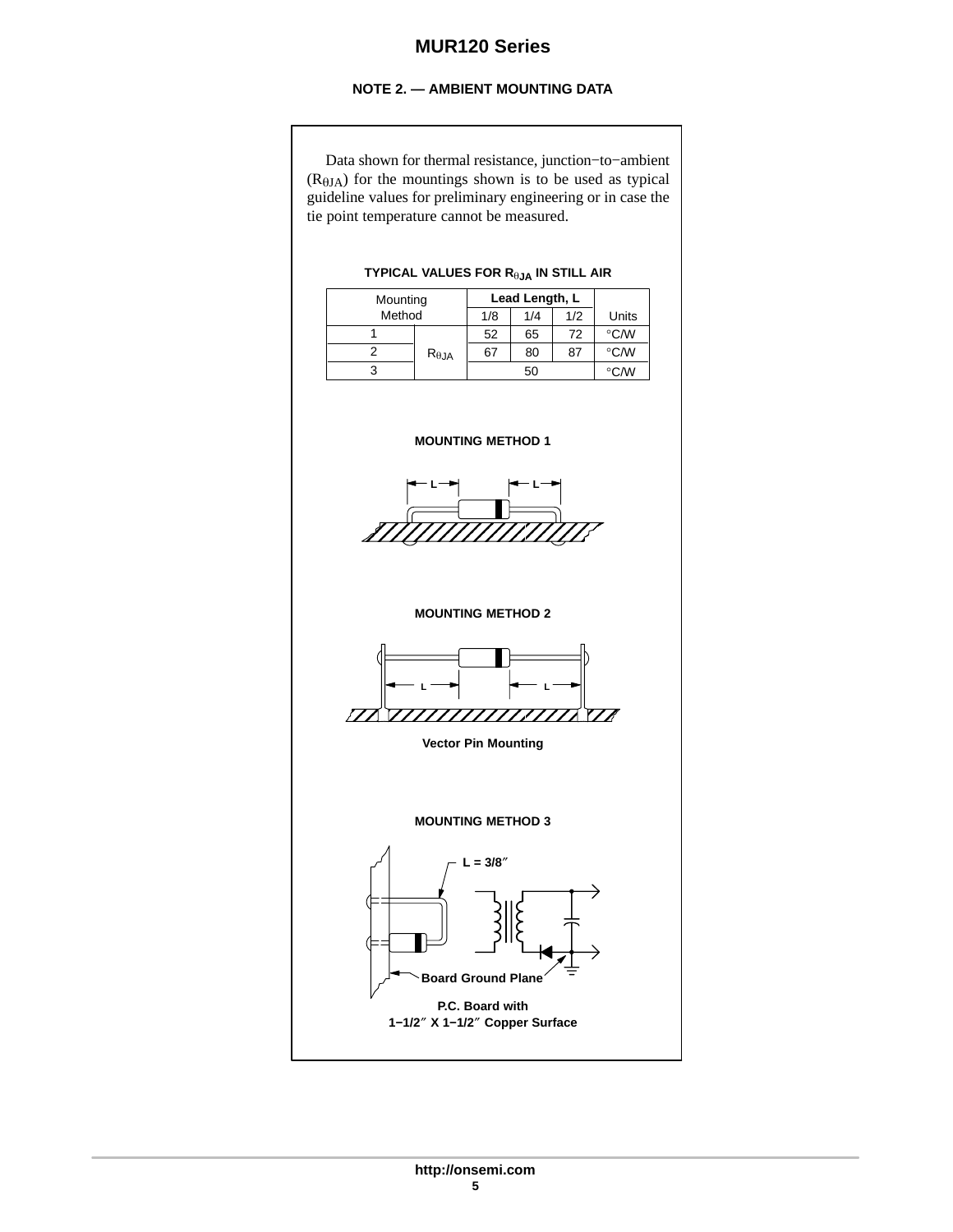#### <span id="page-5-0"></span>**ORDERING INFORMATION**

| <b>Device</b>  | <b>Marking</b> | Package     | Shipping <sup>+</sup>    |
|----------------|----------------|-------------|--------------------------|
| <b>MUR105</b>  | <b>MUR105</b>  | Axial Lead* | 1000 Units / Bag         |
| <b>MUR105G</b> | <b>MUR105</b>  | Axial Lead* | 1000 Units / Bag         |
| MUR105RL       | <b>MUR105</b>  | Axial Lead* | 5000 Units / Tape & Reel |
| MUR105RLG      | <b>MUR105</b>  | Axial Lead* | 5000 Units / Tape & Reel |
| <b>MUR110</b>  | <b>MUR110</b>  | Axial Lead* | 1000 Units / Bag         |
| <b>MUR110G</b> | <b>MUR110</b>  | Axial Lead* | 1000 Units / Bag         |
| MUR110RL       | <b>MUR110</b>  | Axial Lead* | 5000 Units / Tape & Reel |
| MUR110RLG      | <b>MUR110</b>  | Axial Lead* | 5000 Units / Tape & Reel |
| <b>MUR115</b>  | <b>MUR115</b>  | Axial Lead* | 1000 Units / Bag         |
| <b>MUR115G</b> | <b>MUR115</b>  | Axial Lead* | 1000 Units / Bag         |
| MUR115RL       | <b>MUR115</b>  | Axial Lead* | 5000 Units / Tape & Reel |
| MUR115RLG      | <b>MUR115</b>  | Axial Lead* | 5000 Units / Tape & Reel |
| <b>MUR120</b>  | <b>MUR120</b>  | Axial Lead* | 1000 Units / Bag         |
| <b>MUR120G</b> | <b>MUR120</b>  | Axial Lead* | 1000 Units / Bag         |
| MUR120RL       | <b>MUR120</b>  | Axial Lead* | 5000 Units / Tape & Reel |
| MUR120RLG      | <b>MUR120</b>  | Axial Lead* | 5000 Units / Tape & Reel |
| <b>MUR130</b>  | <b>MUR130</b>  | Axial Lead* | 1000 Units / Bag         |
| <b>MUR130G</b> | <b>MUR130</b>  | Axial Lead* | 1000 Units / Bag         |
| MUR130RL       | <b>MUR130</b>  | Axial Lead* | 5000 Units / Tape & Reel |
| MUR130RLG      | <b>MUR130</b>  | Axial Lead* | 5000 Units / Tape & Reel |
| <b>MUR140</b>  | <b>MUR140</b>  | Axial Lead* | 1000 Units / Bag         |
| <b>MUR140G</b> | <b>MUR140</b>  | Axial Lead* | 1000 Units / Bag         |
| MUR140RL       | <b>MUR140</b>  | Axial Lead* | 5000 Units / Tape & Reel |
| MUR140RLG      | <b>MUR140</b>  | Axial Lead* | 5000 Units / Tape & Reel |
| <b>MUR160</b>  | <b>MUR160</b>  | Axial Lead* | 1000 Units / Bag         |
| <b>MUR160G</b> | <b>MUR160</b>  | Axial Lead* | 1000 Units / Bag         |
| MUR160RL       | <b>MUR160</b>  | Axial Lead* | 5000 Units / Tape & Reel |
| MUR160RLG      | <b>MUR160</b>  | Axial Lead* | 5000 Units / Tape & Reel |

†For information on tape and reel specifications, including part orientation and tape sizes, please refer to our Tape and Reel Packaging Specifications Brochure, BRD8011/D.

\*This package is inherently Pb−Free.